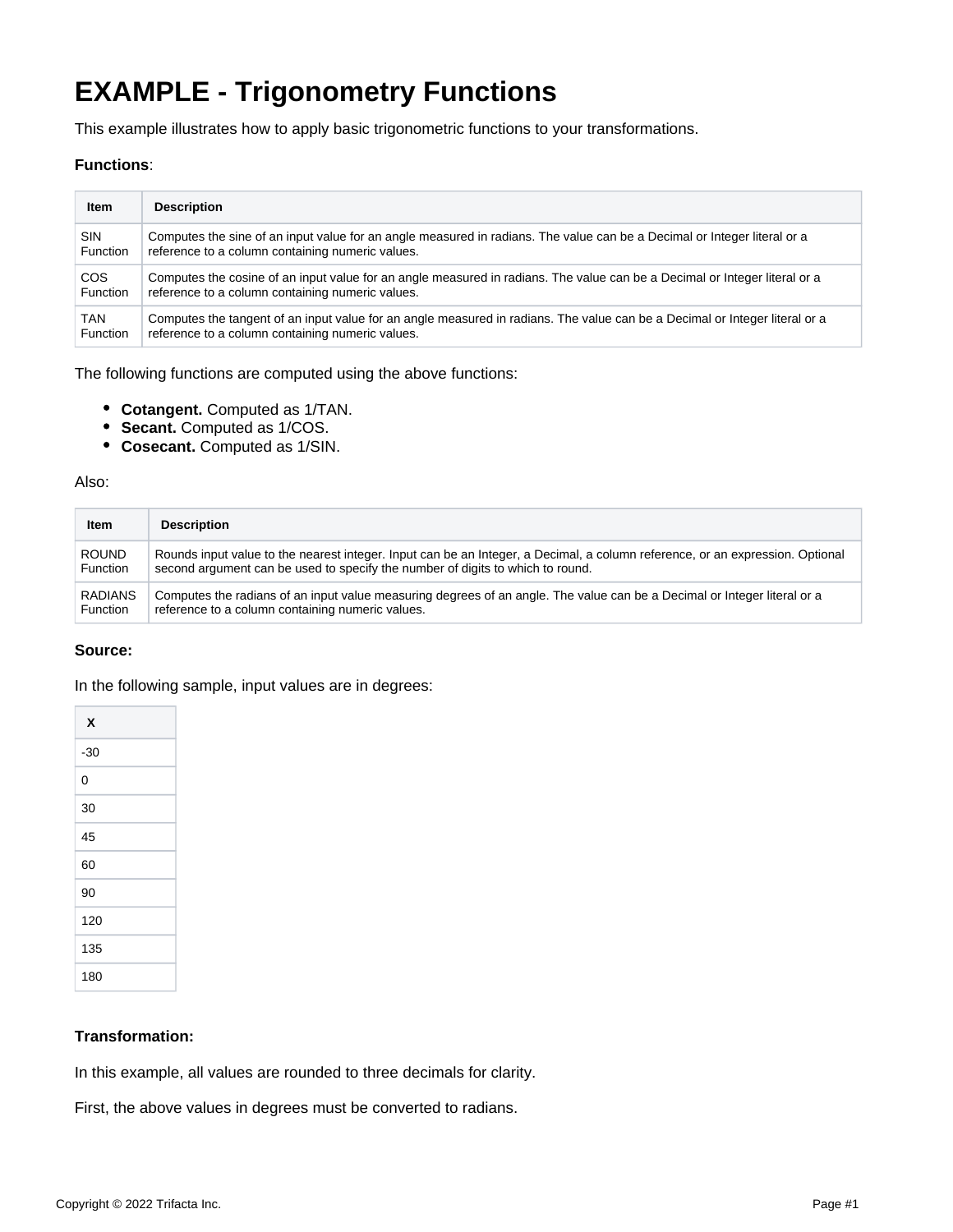| <b>Transformation Name</b>    | New formula          |
|-------------------------------|----------------------|
| Parameter: Formula type       | Single row formula   |
| Parameter: Formula            | round(radians(X), 3) |
| Parameter: New column<br>name | rX'                  |

#### Sine:

| <b>Transformation Name</b>    | New formula           |
|-------------------------------|-----------------------|
| Parameter: Formula type       | Single row formula    |
| Parameter: Formula            | round( $sin(rX)$ , 3) |
| Parameter: New column<br>name | SINrX'                |

#### Cosine:

| <b>Transformation Name</b>    | New formula        |
|-------------------------------|--------------------|
| Parameter: Formula type       | Single row formula |
| Parameter: Formula            | round(cos(rX), 3)  |
| Parameter: New column<br>name | 'COSrX'            |

## Tangent:

| <b>Transformation Name</b>    | New formula           |
|-------------------------------|-----------------------|
| Parameter: Formula type       | Single row formula    |
| Parameter: Formula            | round(tan( $rX$ ), 3) |
| Parameter: New column<br>name | 'TANrX'               |

## Cotangent:

| <b>Transformation Name</b>    | New formula              |  |  |
|-------------------------------|--------------------------|--|--|
| Parameter: Formula type       | Single row formula       |  |  |
| Parameter: Formula            | round(1 / $tan(rX)$ , 3) |  |  |
| Parameter: New column<br>name | COTrX'                   |  |  |

#### Secant:

| <b>Transformation Name</b> | 'New formula             |
|----------------------------|--------------------------|
| Parameter: Formula type    | Single row formula       |
| Parameter: Formula         | round(1 / $cos(rX)$ , 3) |